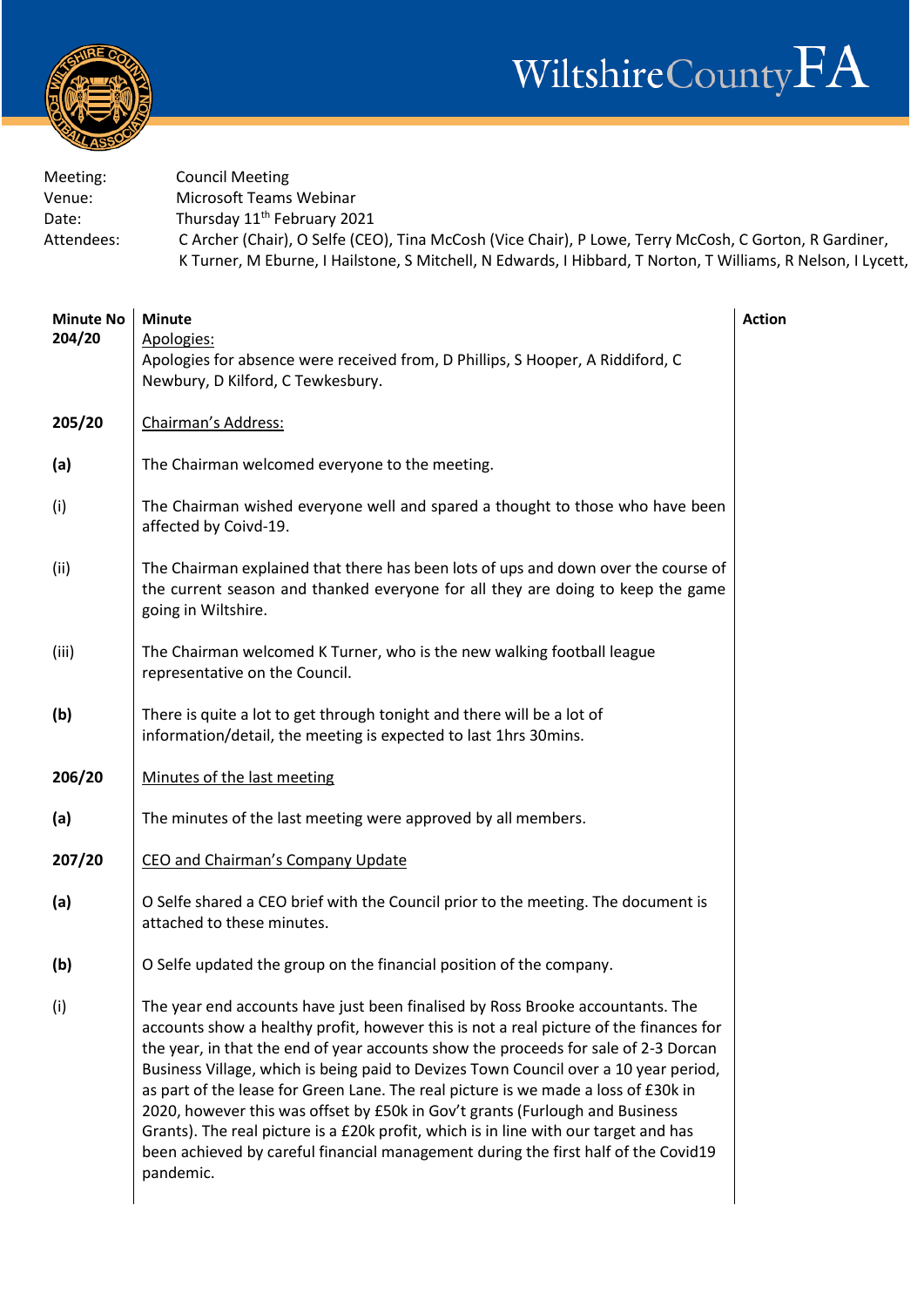## WiltshireCountyFA



| (ii)   | The P&L for the first 6 months of the year ( $1st$ Jul 2020 – 31 <sup>st</sup> Jan 2021) has also<br>been managed carefully, as a result we are at a cost neutral position with a small<br>profit of £2k, from an initial budgeted loss of £45k.                                                                                                                                                                                                                                                               |
|--------|----------------------------------------------------------------------------------------------------------------------------------------------------------------------------------------------------------------------------------------------------------------------------------------------------------------------------------------------------------------------------------------------------------------------------------------------------------------------------------------------------------------|
| (iii)  | With the latest Gov't lockdown, the picture to the end of year is looking bleak. The<br>company is forecasting an overall loss for the season of £40k. This is because<br>income streams for the business have been cut off, due to the current suspension<br>of football and we did not forecast this in the company budget. Nobody expected<br>the first three months of the year to be a full national lockdown.                                                                                            |
| (b)    | O Selfe also showed some pictorial slides and talked about the successes this<br>season.                                                                                                                                                                                                                                                                                                                                                                                                                       |
| 208/20 | Safeguarding Report (T McCosh)                                                                                                                                                                                                                                                                                                                                                                                                                                                                                 |
| (a)    | T McCosh talked the Council members through the safeguarding assessment<br>process and covered the key findings from the Girling Hughes assessment report.                                                                                                                                                                                                                                                                                                                                                     |
| (i)    | One of the big areas for improvement was the recording of our safeguarding<br>processes. The assessors highlighted that whilst the team have the relevant<br>knowledge and experience and understand the processes, these are not being<br>recorded. As a result, all our safeguarding processes have now been recorded and<br>will be stored in a safeguarding folder on the shared drive, as well as a hard copy in<br>the office, so that they are accessible to all staff members that might require them. |
| (ii)   | One specific point mentioned by Girling Hugues was the fact we are a very close-<br>knit team and that everyone has a great understanding of safeguarding.                                                                                                                                                                                                                                                                                                                                                     |
| (b)    | T McCosh provided the annual Council safeguarding briefing using The FA standard<br>template.                                                                                                                                                                                                                                                                                                                                                                                                                  |
| (i)    | The Council were given information on the following; 1. The historic allegations via<br>the Sheldon Report 2. Working Together 2018 statutory guidance 3. Safeguarding<br>compliance for Wilts FA volunteers 4. The importance of reporting any concerns<br>about a child, hear a rumour or are told a secret, see behaviour where a child or<br>children or adult in disability football seems to be at risk.                                                                                                 |
| 209/20 | The FA Code of Governance                                                                                                                                                                                                                                                                                                                                                                                                                                                                                      |
| (a)    | O Selfe revisited the purpose of The FA Code of Governance for County FAs, sharing<br>the 5 pillars and talking about their relevance.                                                                                                                                                                                                                                                                                                                                                                         |
| (i)    | O Selfe shared the Code of Governance Interface explaining that The FA Regional<br>Manager has scored us as followsStructure 98%, People 94%, Communication<br>100%, Standard & Conduct 100%, Policies and Processes 36%, against the 100<br>criteria.                                                                                                                                                                                                                                                         |
| (ii)   | O Selfe demonstrated the Board Tracker, Self-Assessment and the criteria for each<br>section, picking out some examples of the documentation we have produced to<br>meet the criteria.                                                                                                                                                                                                                                                                                                                         |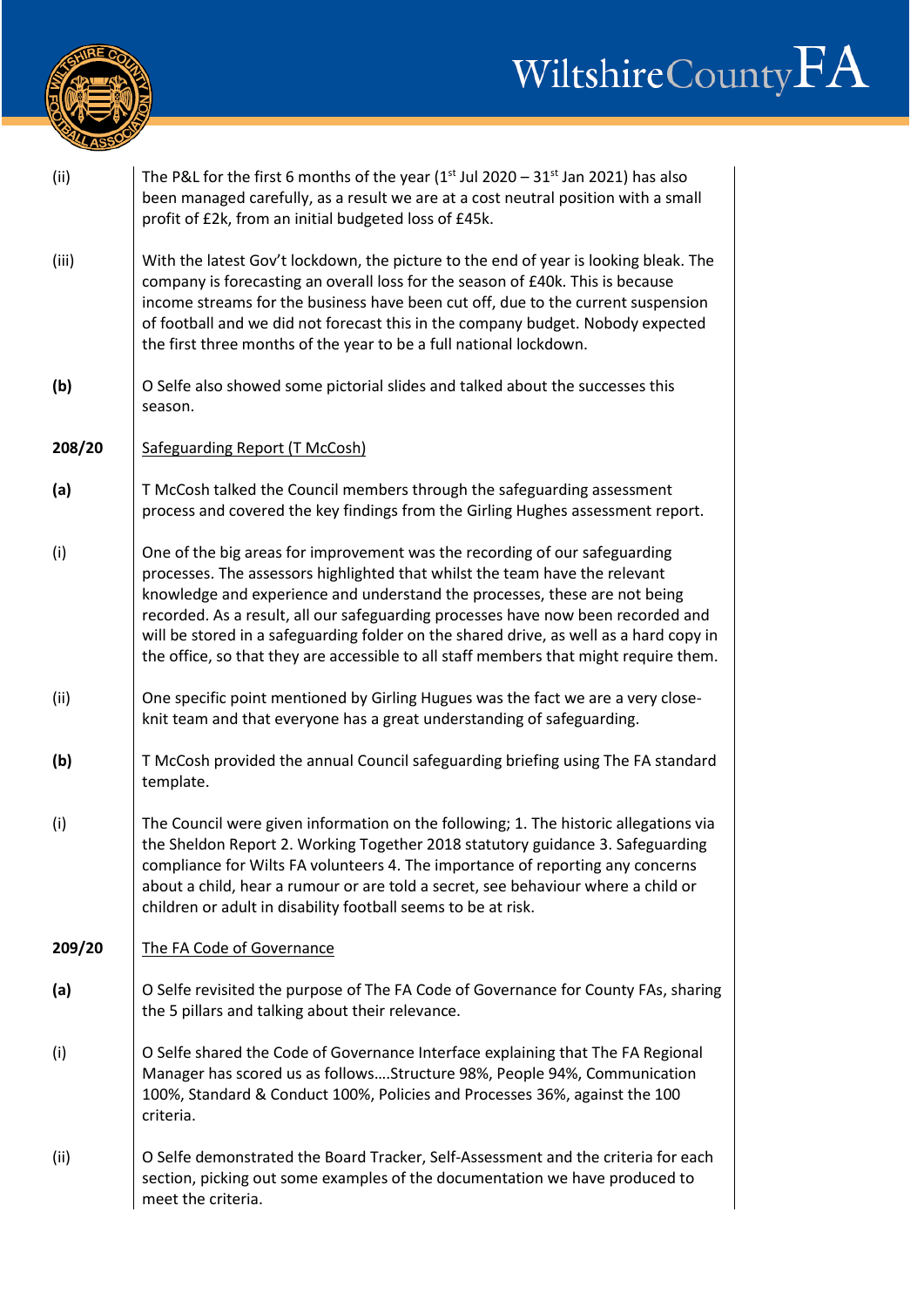



| (iii) | O Selfe showed the Council the Board Skills Audit, Succession Planning doc and<br>Directors code. O Selfe explained that codes will be shared with Council members.                                                                                                                                                                                                                                                                                                                                                                                                                                                    |
|-------|------------------------------------------------------------------------------------------------------------------------------------------------------------------------------------------------------------------------------------------------------------------------------------------------------------------------------------------------------------------------------------------------------------------------------------------------------------------------------------------------------------------------------------------------------------------------------------------------------------------------|
| (b)   | The Chairman spoke to the Council about the articles of the association which were<br>revised in June last year, and we adopted the FA Recommended Articles which are<br>required for the Code of Governance compliance.                                                                                                                                                                                                                                                                                                                                                                                               |
| (i)   | The FA have now reviewed the amended articles and raised a red flag against the<br>Chairman role. The Code of Governance stipulates that the Chairman of the Board<br>should be recruited via an open, publicly advertised recruitment process, criteria<br>2.6. At present our articles state that the Chairman of the Council is also the<br>Chairman of the Board. This needs to be amended to meet the compliance. To<br>achieve this the Wiltshire FA must remove mention to the Chairman of the Council<br>being the Chairman on the Board and record the appointment process in the<br>Council meeting minutes. |
| (ii)  | The Chairman requested that 13.1 of the articles is amended to remove mention to<br>'The Chairman of Council shall be the Chairman of the Directors'.                                                                                                                                                                                                                                                                                                                                                                                                                                                                  |
|       | R Gardiner expressed concern with the proposed wording 'The members may<br>appoint a director to chair directors' meetings (the "chairman"). This contradicts<br>what The FA are asking us.                                                                                                                                                                                                                                                                                                                                                                                                                            |
|       | The Council agreed that R Gardiner, O Selfe and C Archer could seek the<br>appropriate wording and make the amendment, and the principle of the change<br>was voted on. The Council members voted and agreed unanimously to approve this<br>amendment.                                                                                                                                                                                                                                                                                                                                                                 |
| (iii) | The Chairman requested that 40.5 of the articles is amended to the Chairman<br>serving a maximum of 3x3 year terms and that mention of the Chairman of the<br>Council being the Chairman of the Board is removed. The Council members voted<br>and agreed unanimously to approve this amendment.                                                                                                                                                                                                                                                                                                                       |
| (iv)  | The Chairman asked the Council for their support in agreeing the Chairman's<br>recruitment process, so that it aligns to the FA Code 2.6. The Council approved the<br>following process, and this is to be recorded in the Council minutes.                                                                                                                                                                                                                                                                                                                                                                            |
|       | The appointment of the Board Chair and independent non-executive directors must<br>be via an open, publicly advertised recruitment process.<br>Anyone can apply<br>Publicly advertised<br>Wilts FA and FA Interview panel<br>Will commence at end of Chairman's current term                                                                                                                                                                                                                                                                                                                                           |
| (v)   | The Chairman thanked the Council for their support. The changes will now be made,<br>and this will be ratified at AGM in June.                                                                                                                                                                                                                                                                                                                                                                                                                                                                                         |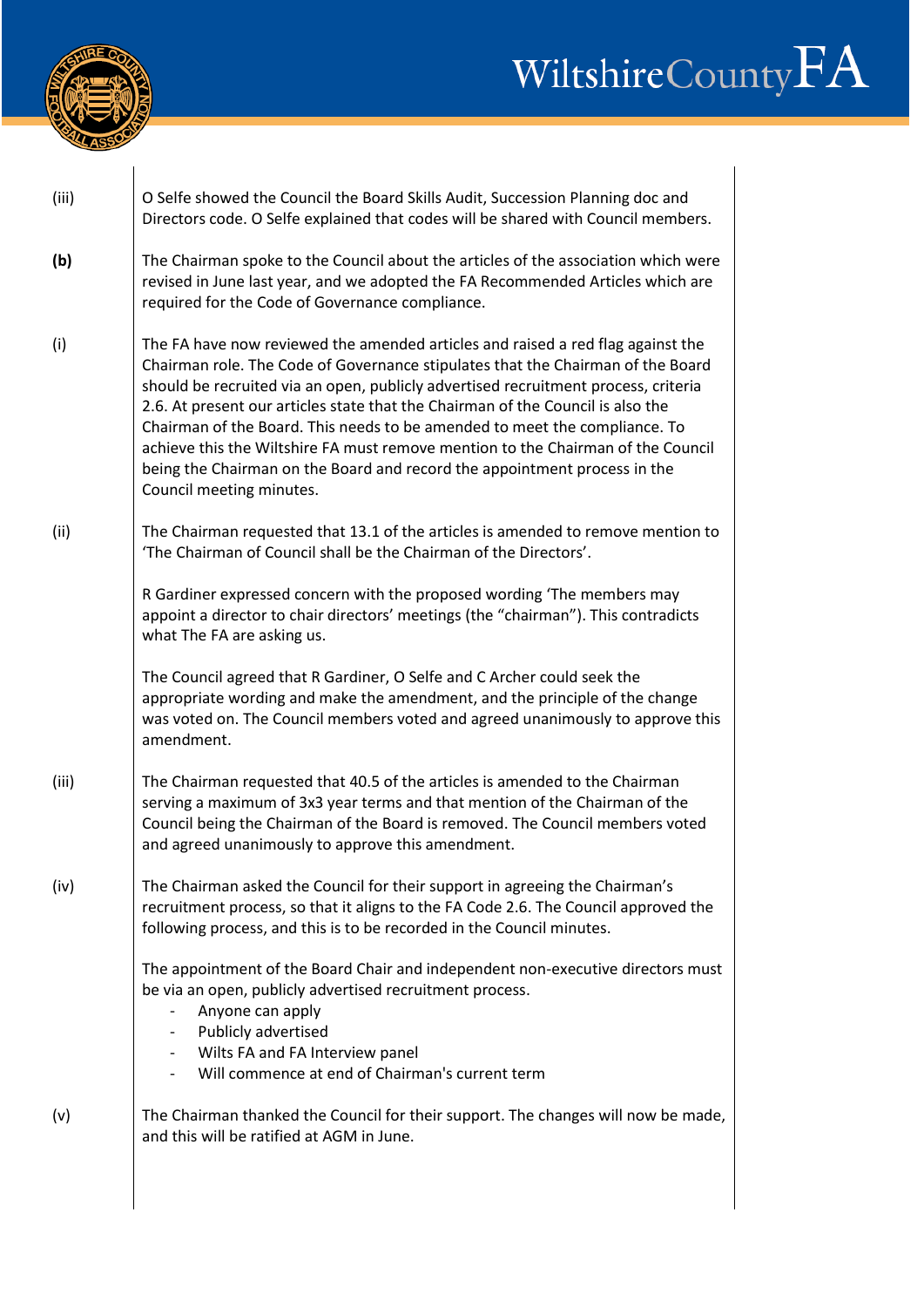

## WiltshireCountyFA

| 210/20 | <b>FA Representative Report (R Gardiner)</b>                                                                                                                                                                                                                                                                                                                                                                                                                                                                                                                                                                                                                                                                                                                                                                                                                                                                                                                                                                                                                                                                                                                        |
|--------|---------------------------------------------------------------------------------------------------------------------------------------------------------------------------------------------------------------------------------------------------------------------------------------------------------------------------------------------------------------------------------------------------------------------------------------------------------------------------------------------------------------------------------------------------------------------------------------------------------------------------------------------------------------------------------------------------------------------------------------------------------------------------------------------------------------------------------------------------------------------------------------------------------------------------------------------------------------------------------------------------------------------------------------------------------------------------------------------------------------------------------------------------------------------|
| (a)    | R Gardiner spoke about the structural changes within The Football Association.                                                                                                                                                                                                                                                                                                                                                                                                                                                                                                                                                                                                                                                                                                                                                                                                                                                                                                                                                                                                                                                                                      |
| (b)    | R Gardiner talked about the new FA Grassroots Strategy 2021-24. A copy of the<br>document has been forwarded to the Council members.                                                                                                                                                                                                                                                                                                                                                                                                                                                                                                                                                                                                                                                                                                                                                                                                                                                                                                                                                                                                                                |
|        | R Gardiner covered key points from The FA Council meeting.<br>The new Chairman to replace Greg Clarke will be recommended to Council<br>by the end of the year.<br>The strategy report and financial statement was presented to Council. The<br>$\sim$<br>problems with Covid-19 are clear for everyone to see and this has had an<br>impact on The FAs financial position. The financial risk has been mitigated<br>by the measures The FA put in place, including the grant cuts to County FAs.<br>The neurocognitive disease research. The FA Council has committed £150k<br>$\sim$<br>towards the research. David Ellery presented details of the law changes<br>which have been approved by the IFAB to allow concussion substitutes to<br>be trailed.<br>Brexit on the English qualified player. A points system will be introduced<br>$\sim$<br>which will permit a foreign player to be signed by English clubs. Players will<br>need to be seen as improving the players coming into the English game.<br>The FA Council gave approval to a new working group which will be chaired<br>by Sue Hough and will focus on improving diversity across the game. |
| 211/20 | Wiltshire FA Strategy 2021-24.                                                                                                                                                                                                                                                                                                                                                                                                                                                                                                                                                                                                                                                                                                                                                                                                                                                                                                                                                                                                                                                                                                                                      |
| (a)    | O Selfe introduced the Council to the timelines for the new Wiltshire FA Strategy<br>2021-24.                                                                                                                                                                                                                                                                                                                                                                                                                                                                                                                                                                                                                                                                                                                                                                                                                                                                                                                                                                                                                                                                       |
| (b)    | The Council discussed the question; How do you think we can best engage our<br>stakeholders to ensure maximum engagement in creating our new strategy 2021-<br>24? Consider: Time, human resource and cost                                                                                                                                                                                                                                                                                                                                                                                                                                                                                                                                                                                                                                                                                                                                                                                                                                                                                                                                                          |
| (i)    | Tina McCosh asked if the existing strategy could be forwarded to all Council<br>members, following this meeting.                                                                                                                                                                                                                                                                                                                                                                                                                                                                                                                                                                                                                                                                                                                                                                                                                                                                                                                                                                                                                                                    |
| (ii)   | Terry McCosh felt that a survey would be the best approach given Covid-19. The<br>survey needs to provide some context to the current strategy and what has been<br>achieved from 2018-2021.                                                                                                                                                                                                                                                                                                                                                                                                                                                                                                                                                                                                                                                                                                                                                                                                                                                                                                                                                                        |
| (iii)  | R Gardiner felt the current objectives for the County FA align nicely to The FA<br>objectives. This is a good basis for building our strategy.                                                                                                                                                                                                                                                                                                                                                                                                                                                                                                                                                                                                                                                                                                                                                                                                                                                                                                                                                                                                                      |
| (iv)   | There was acknowledgment that the existing strategy has achieved tangible<br>success. We need to demonstrate this to the football family in Wiltshire.                                                                                                                                                                                                                                                                                                                                                                                                                                                                                                                                                                                                                                                                                                                                                                                                                                                                                                                                                                                                              |
| (v)    | R Gardiner highlighted that Objective 7 of our current strategy is to Increase the<br>profile of grassroots football through effective marketing and communication. It<br>would be useful to include a question about how effective we have been here and                                                                                                                                                                                                                                                                                                                                                                                                                                                                                                                                                                                                                                                                                                                                                                                                                                                                                                           |